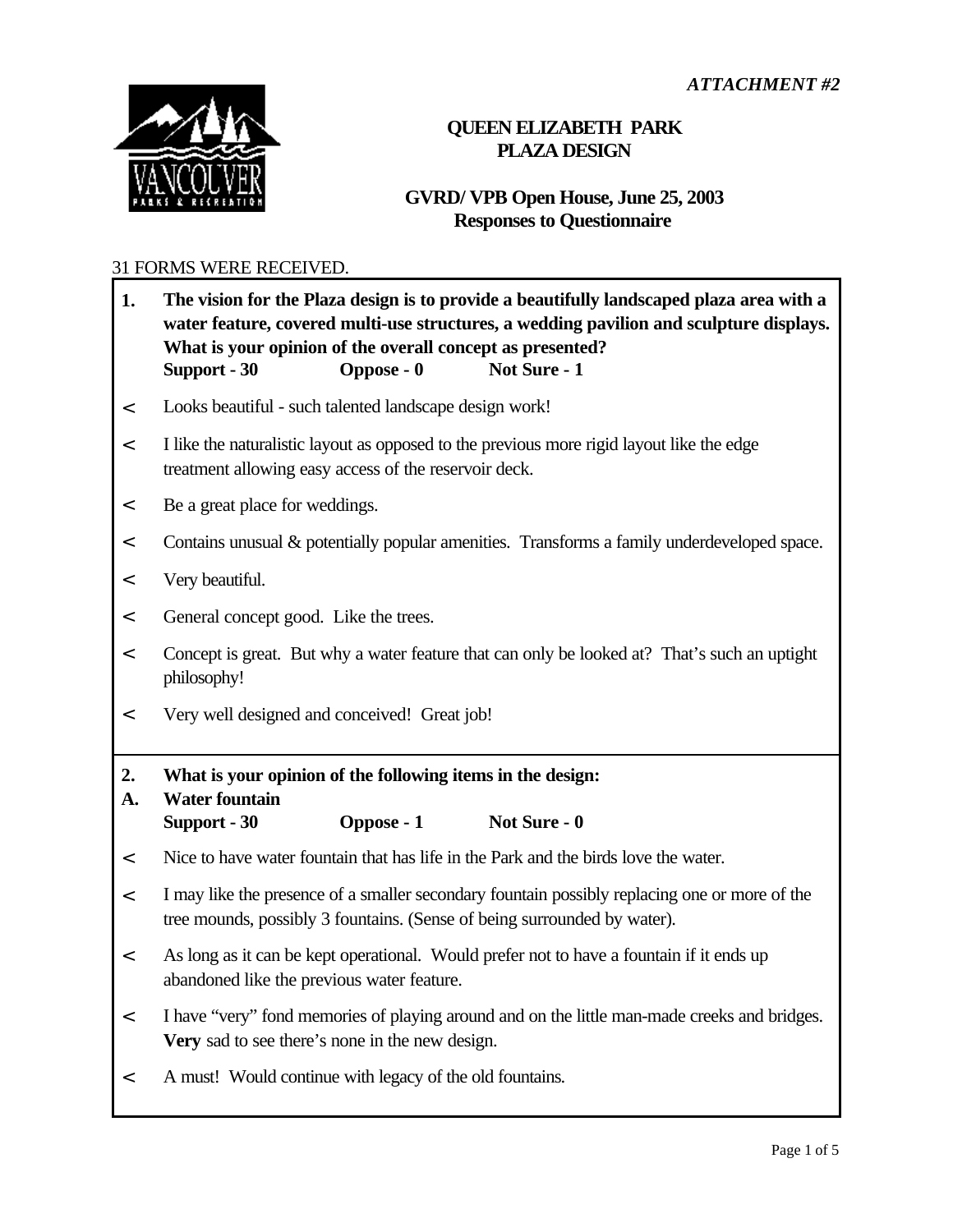| <b>B.</b>     | <b>Multi-purpose structures</b><br>Support - 29<br><b>Oppose - 0</b><br>Not Sure - 2                                                    |  |  |  |  |
|---------------|-----------------------------------------------------------------------------------------------------------------------------------------|--|--|--|--|
| $\,<$         | I like the reintroduction of wood decking and framing. I like the ability to pass from one<br>platform to the next.                     |  |  |  |  |
| $\,<$         | More water support. I like the reintroduction of wood decking and framing. I like the ability<br>to pass from one platform to the next. |  |  |  |  |
| $\,<$         | Definitely nice to have a covered area. So that it is not too obtrusive.                                                                |  |  |  |  |
| $\,<$         | Very well done.                                                                                                                         |  |  |  |  |
| $C_{\bullet}$ | <b>Wedding pavilion</b><br>Support - 29<br><b>Oppose - 0</b><br>Not Sure - 2                                                            |  |  |  |  |
| $\,<$         | Always have weddings in the QE Park.                                                                                                    |  |  |  |  |
| $\,<$         | The intersecting arch design seems attractive as well as the size of the pavilion.                                                      |  |  |  |  |
| $\,<$         | This venue could become so successful that it might need full-time supporting staff.                                                    |  |  |  |  |
| $\,<$         | I support if the user are charged a fee.                                                                                                |  |  |  |  |
| $\,<\,$       | Hope that it will not dominate the area.                                                                                                |  |  |  |  |
| $\,<\,$       | Again a fantastic idea - more newlyweds would come to use the Park.                                                                     |  |  |  |  |
| D.            | <b>Sculpture displays</b><br>Support - 30<br>Not Sure - 1<br>Oppose - 0                                                                 |  |  |  |  |
| $\,<\,$       | Should have figures in tai-chi display. The park has tai-chi history for over 20 years.                                                 |  |  |  |  |
| $\,<\,$       | I like the location of the sculpture on the lawn next to the fountain.                                                                  |  |  |  |  |
| $\,<\,$       | Enhance character of the park.                                                                                                          |  |  |  |  |
| $\,<\,$       | A small number of tasteful items.                                                                                                       |  |  |  |  |
| $\,<\,$       | Nice.                                                                                                                                   |  |  |  |  |
| E.            | <b>Washrooms</b><br>Oppose - 0<br>Not Sure - 0<br>Support - 31                                                                          |  |  |  |  |
| $\,<$         | Essential for aging population.                                                                                                         |  |  |  |  |
| $\,<\,$       | Need more.                                                                                                                              |  |  |  |  |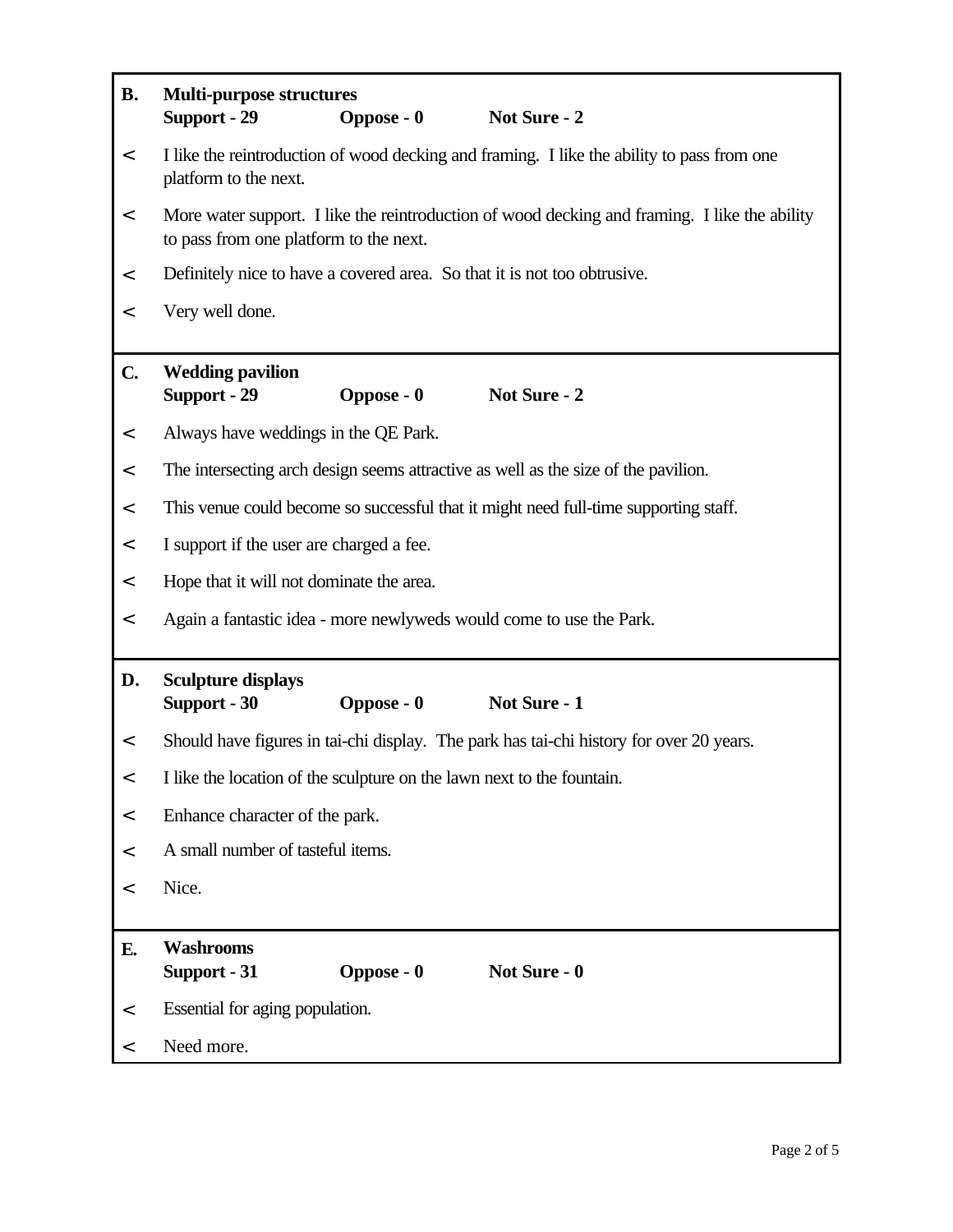- < Existing washrooms should be made available early in the morning (not early enough now)! Should modernize/upgrade the existing washrooms.
- < Upgrade the existing washrooms. Opening hours made earlier.
- < Robust washrooms always a welcome feature must be designed so they can be kept clean.
- < Always need more washrooms in Lower Mainland parks.
- < A basic necessity, but are there enough?
- **3. Previously there was parking for 210 cars. The present design will reduce the parking area to provide parking for 141 cars and 10 buses. What is your opinion on this reduction in parking? Support - 22 Oppose - 4 Not Sure - 5**
- < There tend to be an excess of parking available and too little parking for buses.
- < The "subway" should have a stop at the door.
- < Could only judge usage needs with parking frequency study. Don't know if less parking availability could be a problem?
- < I oppose this because it will increase street parking.
- < Presumably roadside parking will accommodate the rest.
- < The only worry is the exhaust fume from the buses might affect the recreation areas around. Would be nice if some kind of partition could be provided.
- < Add parking along perimeter, esp. @ Nat Bailey. More aesthetically pleasing parking.
- < Parking used to be free when I was growing up, now you have to pay, then you are going to take parking space away, what's next !!
- < Live within walking distance prefer greenery to parking. Perhaps to balance the loss of parking a bus route could be altered to provide better alternative access so people who cannot walk (well) can still reach the park.
- < Not good unless you can provide a reliable and efficient public transit system. Bus route that includes going up mountain?
- < More parking spaces should be available.
- < The Park can handle this amount. Parking was not really an issue before was it?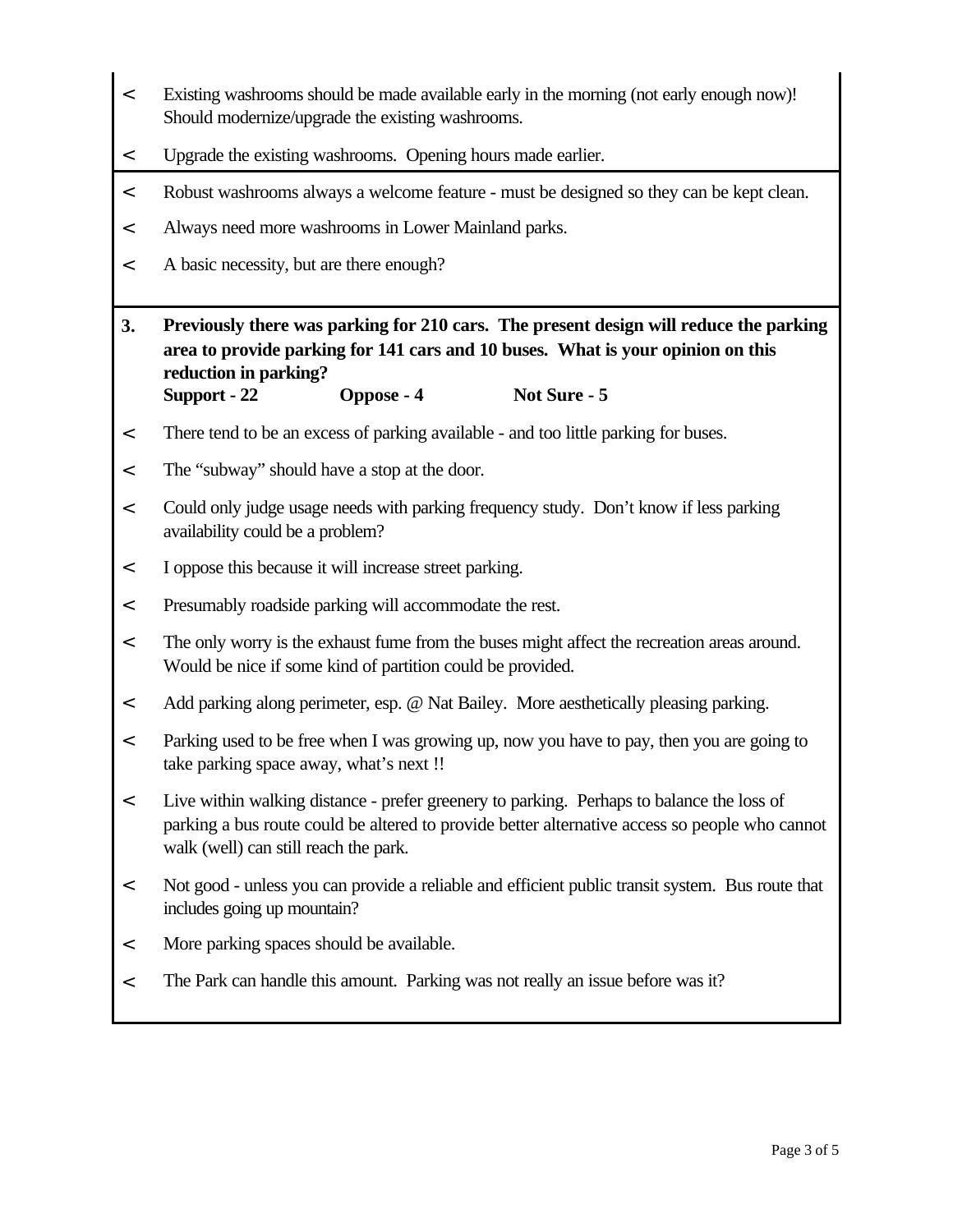**4. While not part of the current project scope, a viewing tower has been suggested at the entrance to the plaza that would provide a 360 degree view of the city. This would require a separate fund raising initiative. What is your opinion of this initiative? Support - 19 Oppose - 10 Not Sure - 2** < To save the trees - charge fees for the tourists - they don't pay taxes. It's their choice to pay or not to pay. < It's a great place to see the city from. < Don't like location. It will distract from the ambiance of the plaza, breaks up the open expanse of the sky that is an attractive feature of this location. Other locations may be suitable for a viewing platform even at the cost of some trees. < Good. < Perhaps a giant waterslide combination tower, with observation deck and snacks, etc. would go a long way to pay for the project. < Incompatible with atmosphere and uses of QE Park. < But would like to see a minimum charge imposed on all users while tourists should not be charged too much. Therefore a good group rate should be provided for tourists. < It's best to have a large platform at the top so more people can be up there at one time charge user fee. < Too much of taxpayers monies will be used up. < While it would be nice to have an unobstructed view, I do not think that it would be possible to create such a structure that would not stick out like a sore thumb. It would be difficult to create something that would be in harmony with the existing conservatory. I am very pleased to hear that the work to date is on schedule and on budget. Well done! < I strongly urge that this tower be built!! The view up top is absolutely spectacular with tourist arriving. This would give them a view of the City that would awe them and with a potential Olympics this would enhance our City's appeal. < A fee should be charged to the viewing tower to cover the cost. **5. Other comments?** < Would like to see more security provided to guard public property in public parks! < I think we need to charge tourists to visit Quarry Garden.